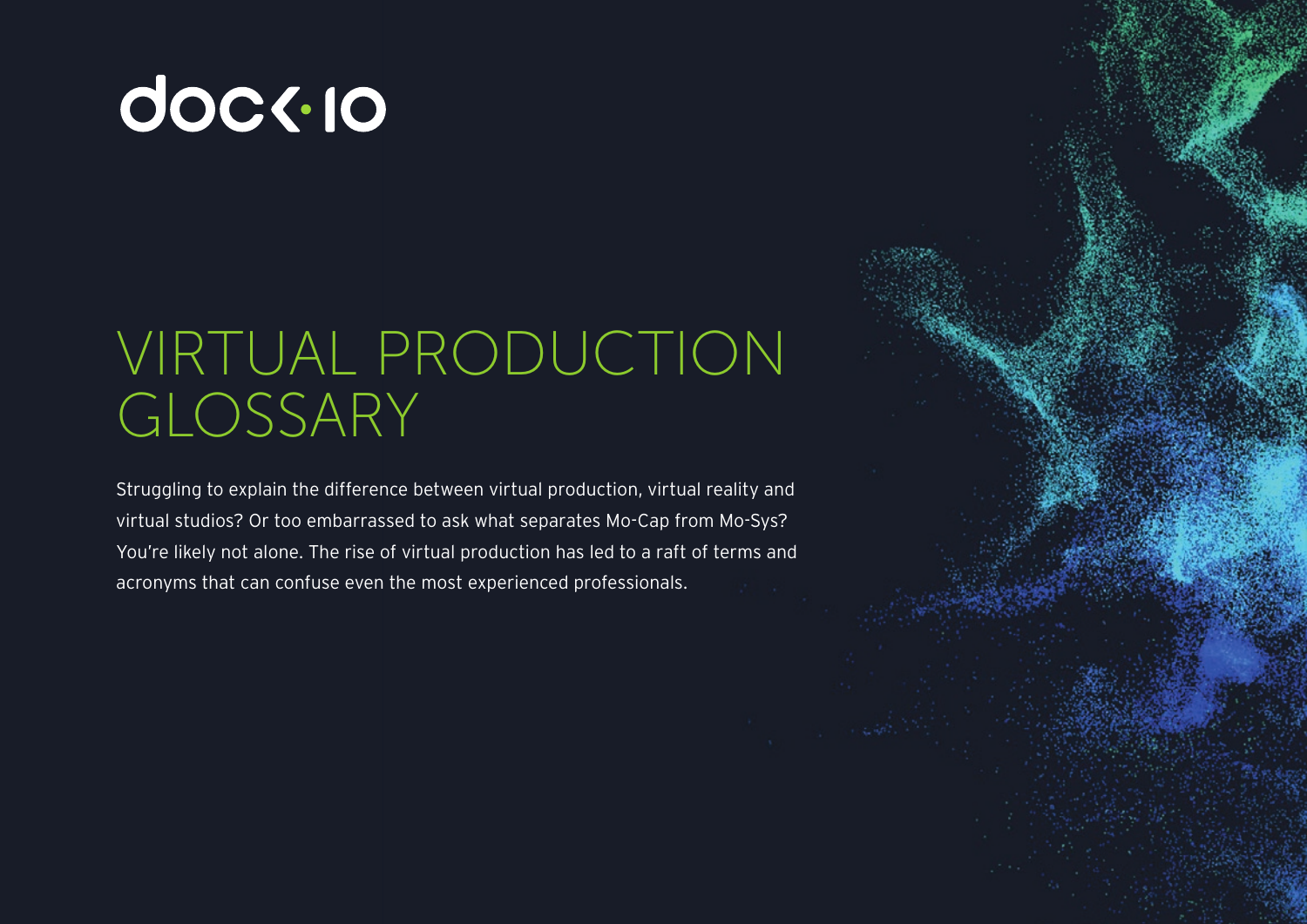

#### **VIRTUAL PRODUCTION (VP)**

A broad term for anything that uses computer-generated 3D images in real-time during filming. It encompasses green screen-based virtual studios as well as LED volume stages (see below). Virtual productions use camera tracking technology and game engines to allow programme makers to mix live footage with 3D images at once on a set.

# **LED VOLUME**

#### Virtual productions that use LED volumes have grown in popularity in recent years, with The Mandalorian the most famous example. Actors perform on a physical set in a studio in front of a giant array of LED screens which feature images of real-world or computer-generated environments. The set-up is not unlike the projected backgrounds filmmakers have been using since the silent era. The difference is that it's smart. Harnessing a real-time engine, it responds to the movement of the on-set camera by adjusting the perspective, lighting, and other elements within the panels. The technology allows filmmakers to capture effects in-camera and real-time and lends itself best to single camera shoots – such as film, drama and commercials.

# **VIRTUAL STUDIO**

A multicamera studio that uses game engines, camera tracking technology and green screens to place presenters and audiences in realistic 3D sets that can be manipulated in real-time. dock10 employs its virtual studio technology to create virtual sets for BBC Bitesize Daily, Match of the Day and the FIA GT World Championships. Virtual studios are often used for live news and sports programmes. Virtual studios allow productions to create more imaginative sets, can help save money on transportation and storage, are more environmentally friendly and are quicker to set up than real sets. Despite the set being virtual, you can still have multiple camera angles and superimpose additional images.



# **HYBRID SET**

A cross between a traditional and a virtual set. A hybrid set has many of the physical elements that feature in a traditional set, such as desks, chairs and staging – but is enhanced with a virtual backdrop. This allows, say, entertainment shows to make their physical sets seem much bigger, giving productions a bigger bang for their buck. In essence, a hybrid set is a digital set extension.



# **VOLUMETRIC CAPTURE**

A technology that converts a person, object, or place into 3D digital data and reproduces it as a high-quality 3D image. To do this, many precisely synchronised cameras surround the person or object and capture them from many angles. The recorded video is processed through reconstruction software, which results in a 3D avatar of the performer - a solid, moving model of the performer which can be viewed from all angles. Sky Sports has used the technology to enhance its golf and cricket coverage.

# **MOCAP**

Stands for motion capture, the art of capturing the physical movement of a person and translating it into the action of a computer-generated 3D character on screen to give it greater levels of realism. There are two main types of motion capture technology. Inertial motion capture tracks the positional data of a performer using motion sensors attached to a capture suit. Optical tracking allows cameras to track reflective stickers on a performer's capture suit. Optical tracking is sometimes referred to as an 'outside in' tracking solution as the cameras are placed outside the performance area tracking an object inside.



### **FACECAP**

Refers to the capturing of the physical movements of a person's face and translating it into a digital model. A head mounted camera records facial expressions and / or dialogue to fully capture the intricacies of a performance for a digital character, from blinks to smiles and frowns.



# **RAY TRACING**

A real-time rendering technique used for creating realistic and dynamic lighting in real-time in virtual environments. Ray tracing simulates how light behaves in the real world to produce the realistic and immersive graphics.

# **VIRTUAL REALITY (VR)**

A computer-generated three-dimensional environment that a user can freely explore, most often via a headset such as the Oculus Quest 2 or HTC Vive. Largely created through gaming software, VR transports the user to another location and often allows them to interact with it.